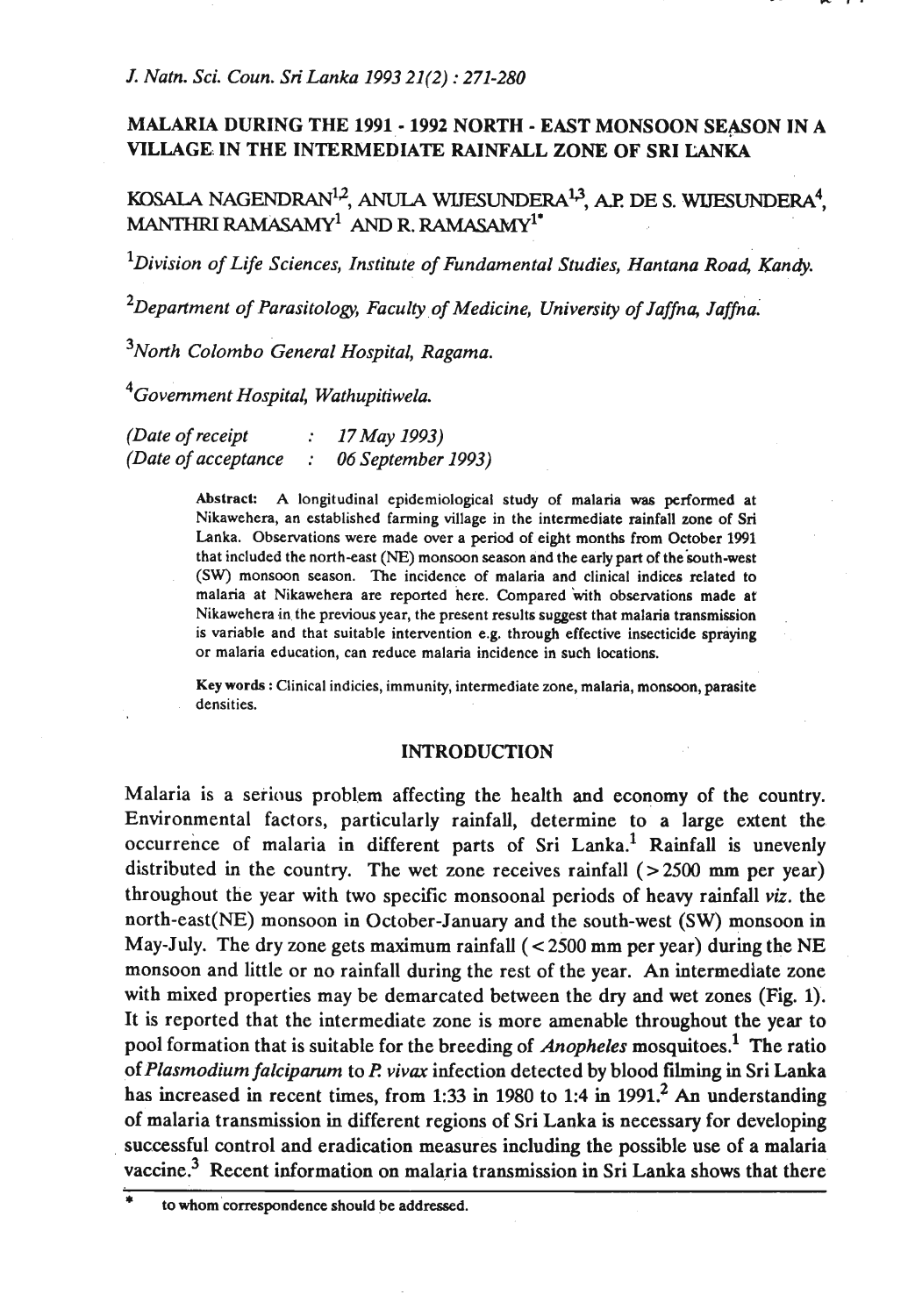is significant regional variation.<sup>4-7</sup> A study was initiated in October 90 at **Nikawehera, a farming village located in the intermediate rainfall zone, involving clinical and parasitological examinations as well as measurement of antibody levels at approximately three monthly intervals? The clinical and parasitological data obtained in the period October 91 to May 92 are reported here.** 



 $F$ igure 1: Map of Sri Lanka with the study site, Nikawehera, identified.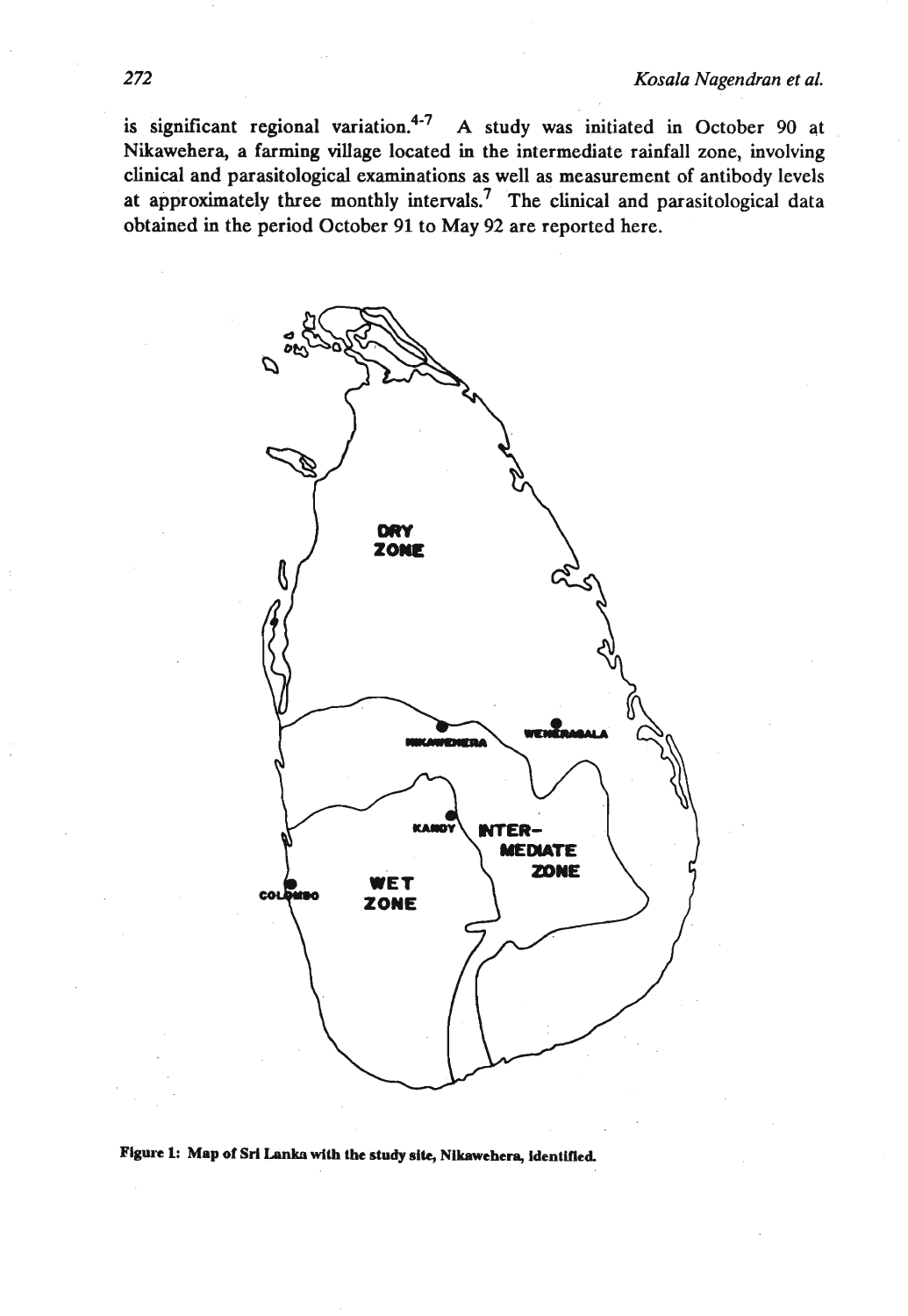## **METHODS AND MATERIALS**

Nikawehera, a village in the Matale district located in the intermediate zone but close to the dry zone (Fig.l), was chosen for the study. Nikawehera is predominantly composed of farming families that have been resident for many generations at the site. Records from Dambulla and Galewela district hospitals, located 10 and 5 km respectively from Nikawehera, show a high malaria incidence in the area (Fig.2). A sample of 147 persons composed of 34% children aged 7-15 years and 66% adults were selected for the study in Oct 1990.<sup>7</sup> Of this initial population, 76 (children 36%), *82* (children 41%) and *82* (children 40%) were present in the October 91, January 92 and May 92 surveys respectively. During the period described in this investigation the age range of the same selected group of children is taken as 8-16 years. Informed consent was obtained from each person and from parents in the case of children, for the study. Houses in Nikawehera were sprayed with malathion by the Anti-Malaria Campaign, Ministry of Health during the period of study in October 91, January 92 and March 92, following standard anti-malaria spraying procedures.

Medical data collected at Nikawehera included characteristics of previous fever attacks and accompanying symptoms as well as the time elapsed since the last treatment with antimalarial drugs. Other parameters recorded were anaemia (clinically assessed by conjunctival pallor), hepatomegaly and splenomegaly (measured by conventional palpation with fingers). After the physical examination, blood samples were withdrawn under aseptic conditiori by venepuncture and thin and thick blood films were made and examined for malaria parasites after staining with Giemsa. The number of parasitised cells in fields containing 200 white blood cells (WBC) were determined and parasite densities calculated assuming an average of 8000 WBC per  $\mu$ l of blood. Serum samples were used to detect antibodies against specific epitopes by immunoradiometric assays (submitted for publication).

|              | October 91 |       | January 92 |         | May 92   |       |
|--------------|------------|-------|------------|---------|----------|-------|
|              | A          | C     | А          | C       | A        | С     |
| P.vivax      | 5/49       | 2/27  | 7/48       | 2/34    | 3/49     | 8/33  |
|              | $(10\%)$   | (7%)  | (15%)      | (6%)    | (6%)     | (24%) |
|              | n.s.       |       | n.S        |         | p < 0.05 |       |
| P.falciparum | 3/49       | 3/27  | 1/48       | 0/34    | 4/49     | 1/33  |
|              | (6%)       | (11%) | (2%)       | $(0\%)$ | (8%)     | (3%)  |
|              | n.s.       |       | n.s.       |         | n.s.     |       |

#### Table 1: Prevalence of Parasitaemia at Nikawehera in **1991-1992.**

 $A =$  adults;  $C =$  children; n.s = not significant

Significance was determined by the chi square test.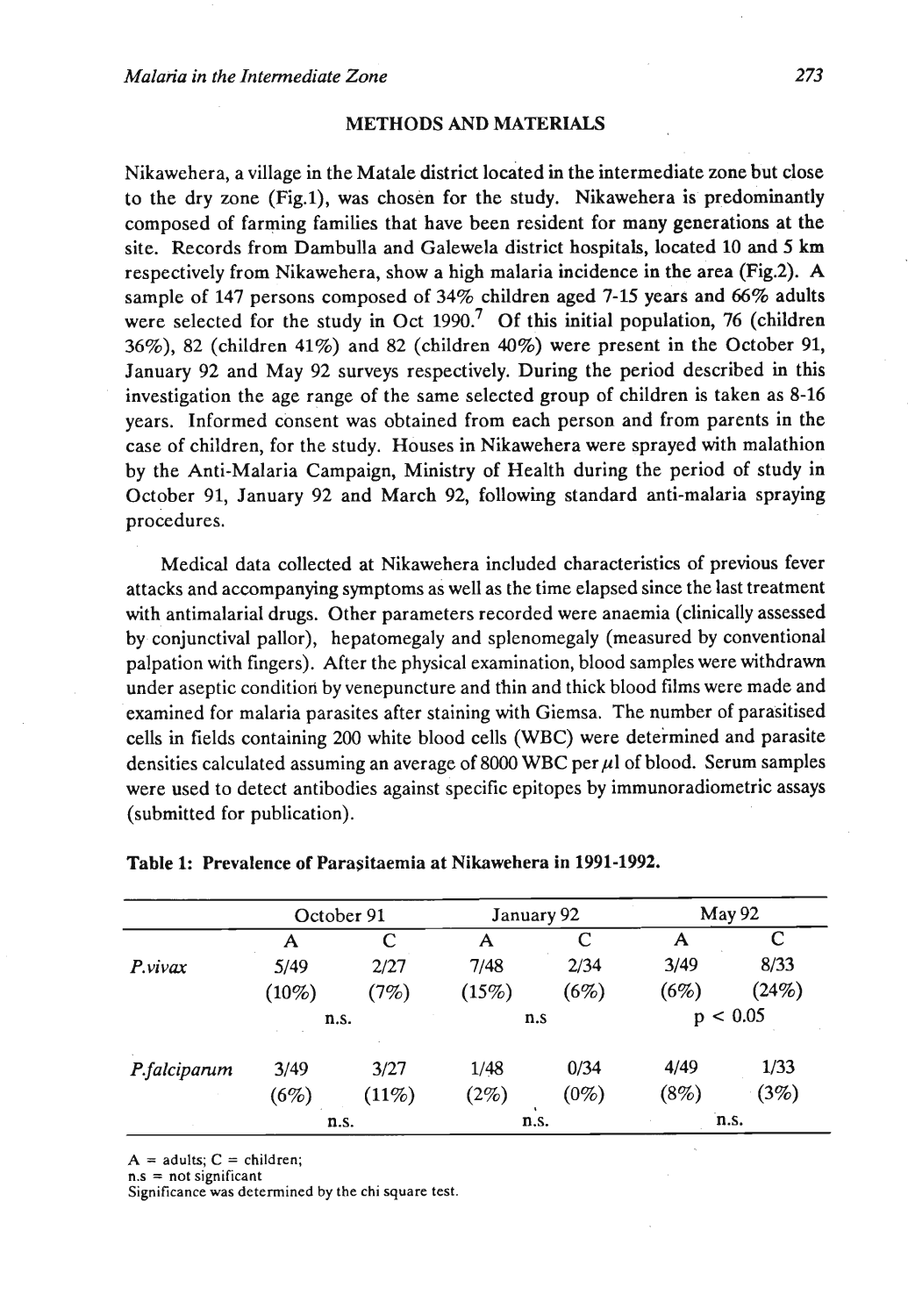

**MALARIA INCIDENCE GALEWELA HOSPlTAL** 



**Figure 2: Numbers ot malarla patlenls seeking treatment at government hospitals in Dambulla and, Galeweln related to rainfall during the period January 1990 -June 1992.**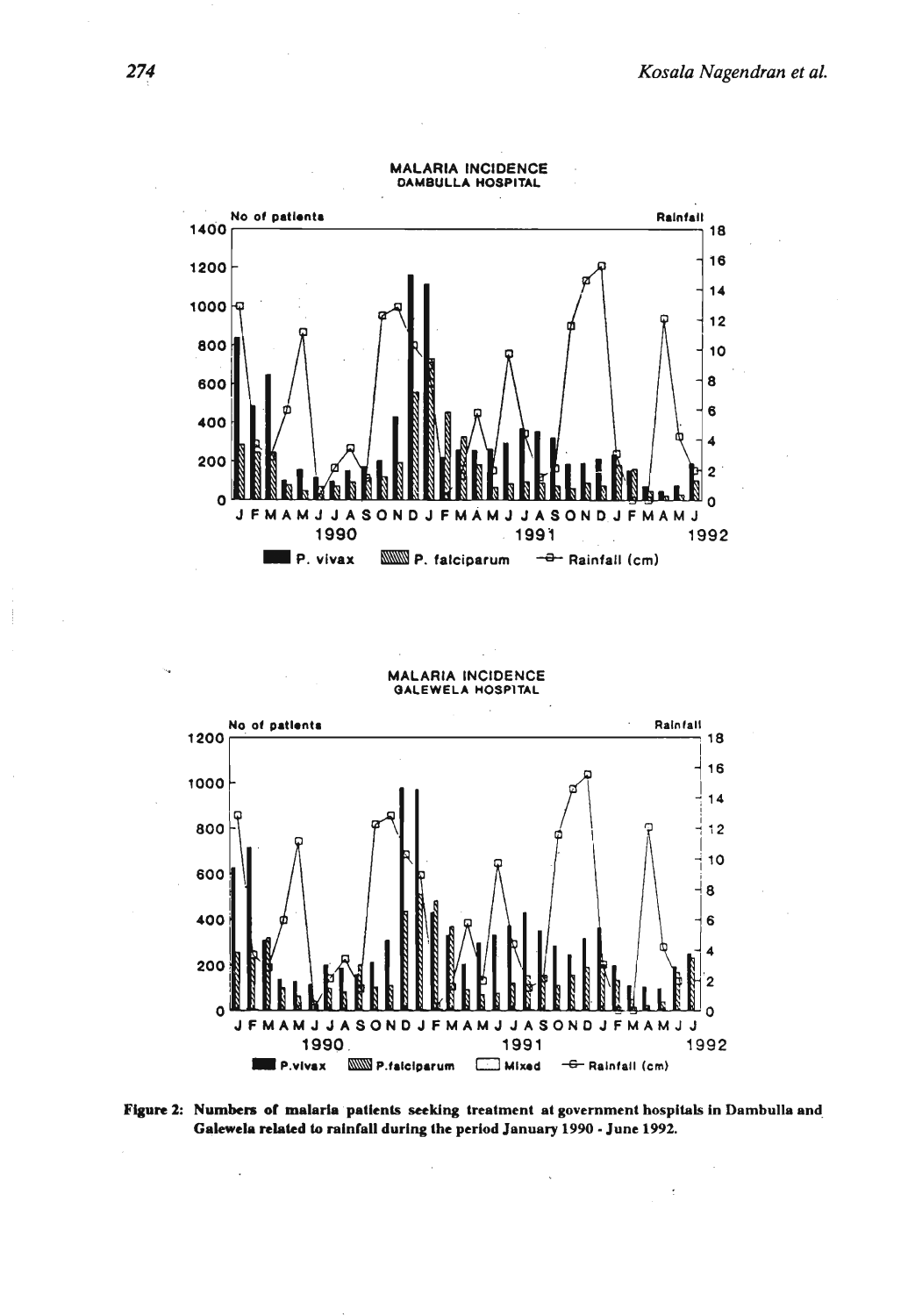## **RESULTS**

Questioning during each of the surveys revealed that about **50%** of persons presenting for clinical examinations experienced one or more malaria attacks during the period October **91** - May **92.** The prevalence of anaemia was **61%, 56%** and **28%**  in October **91,** January **92** and May **92** respectively. The incidence of splenomegaly and hepatomegaly in the study population are shown in Figures 3 and **4** respectively. The proportion of children among those with palpable spleens, were **9/16,10/12** and **7/12 in** October **91,** January **92** and May **92** respectively. Children had higher spleen enlargement rates (p < **0.05** by chi square analysis) than adults in October **91** and January **92 (33%** and **29% in** children compared with **14%** and 4% for the adults in October **91** and January **92** respectively). A similar comparison **(21%** children vs **10%** adults) in May **92** showed that the difference was not statistically significant. **22%,** 35% and **9%** children had palpable liver in October **91,** January **92** and May **92** respectively. Corresponding values for the incidence of anaemia in children were **52%, 50%** and **18%** respectively. Only the liver index showed a peak in January **92**  in the study population. Table **1** gives the parasite prevalence rate and Table 2 the mean parasite densities in the study population. The total parasite prevalence rate was **17.1%** in October **91, 12.2%** in January **92** and **19.54 in** May **92.** There were no statistically significant differences between the parasite prevalence rates in adults and children except in May **92** when children had a higher prevalence of **I? viva**  (p < **0.05** by chi square analysis). The parasite densities in adults and children were not significantly different at any time.

|               | October 91                    |                                              | January 92 |              | <b>May 92</b>   |             |
|---------------|-------------------------------|----------------------------------------------|------------|--------------|-----------------|-------------|
|               |                               |                                              |            | r            |                 |             |
| P. vivax      |                               | $1424 \pm 4841$ $1260 \pm 420$ $234 \pm 461$ |            | $220 \pm 60$ | $1340 \pm 774$  | $740 + 313$ |
|               | n.s.                          |                                              | n.s.       |              | n.s.            |             |
| P. falciparum | $1066 \pm 462$ $1093 \pm 162$ |                                              | 1360       |              | $3140 \pm 2485$ | 120         |
|               | n.s.                          |                                              | n.d.       |              | n.s.            |             |

## Table 2: Parasite densities at Nikawehera.

 $A =$  **adults;**  $C =$  children;<br>  $n.S. =$  **not significant;**  $n.d. =$  **not done** 

Significance was determined by the chi square test. The results are expressed as mean number of parasites  $per \mu l \pm$  standard error of the mean.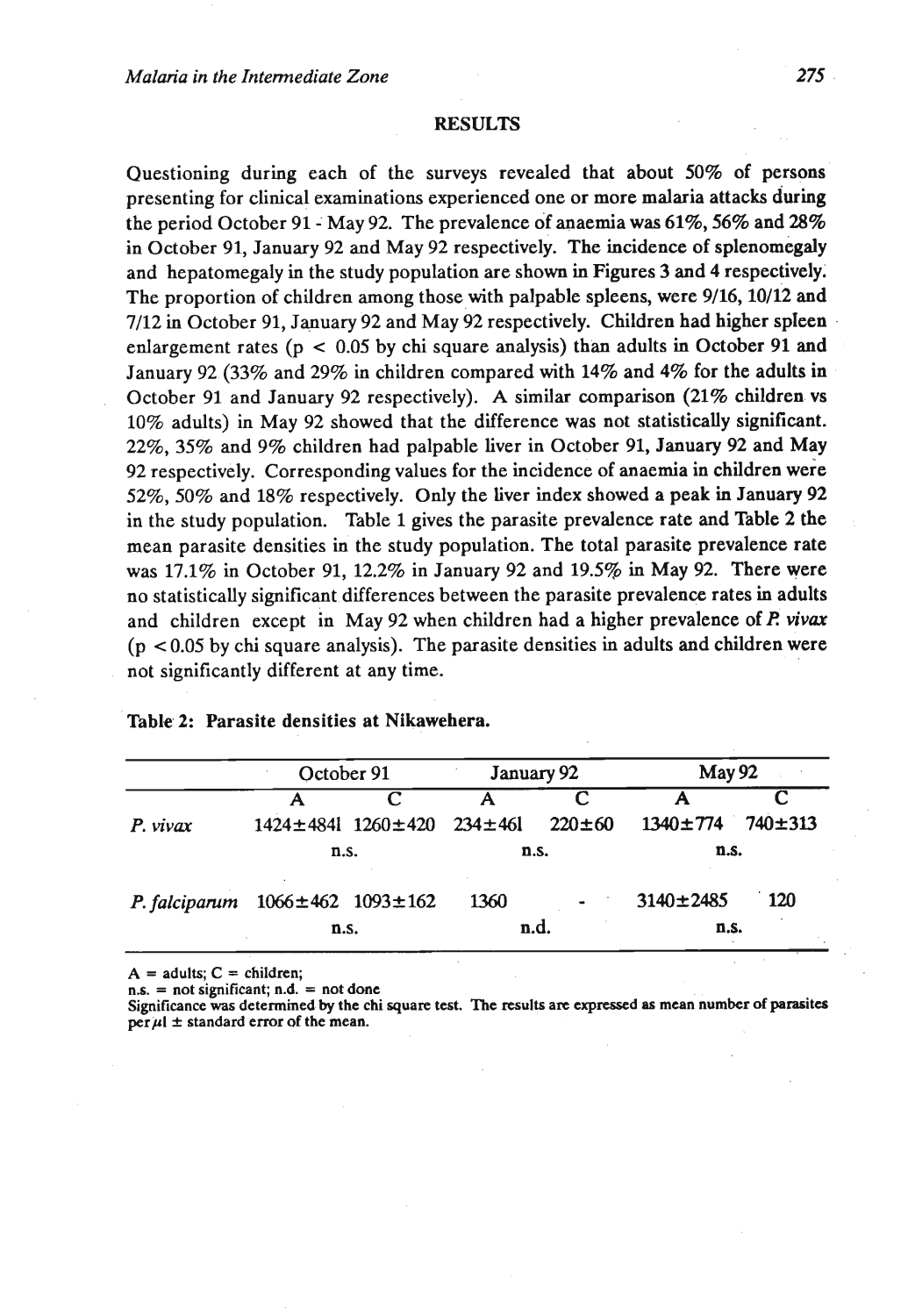

276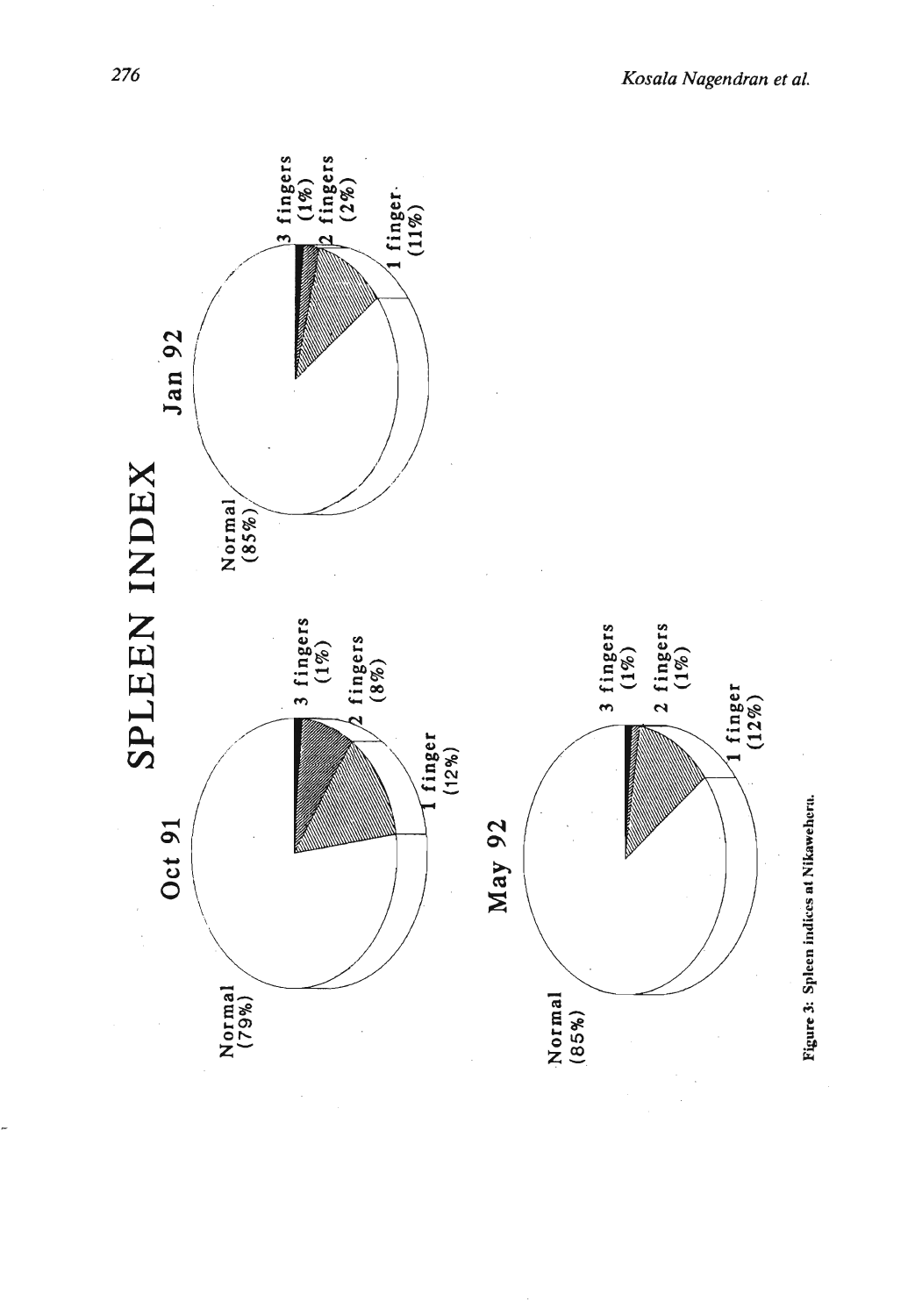

277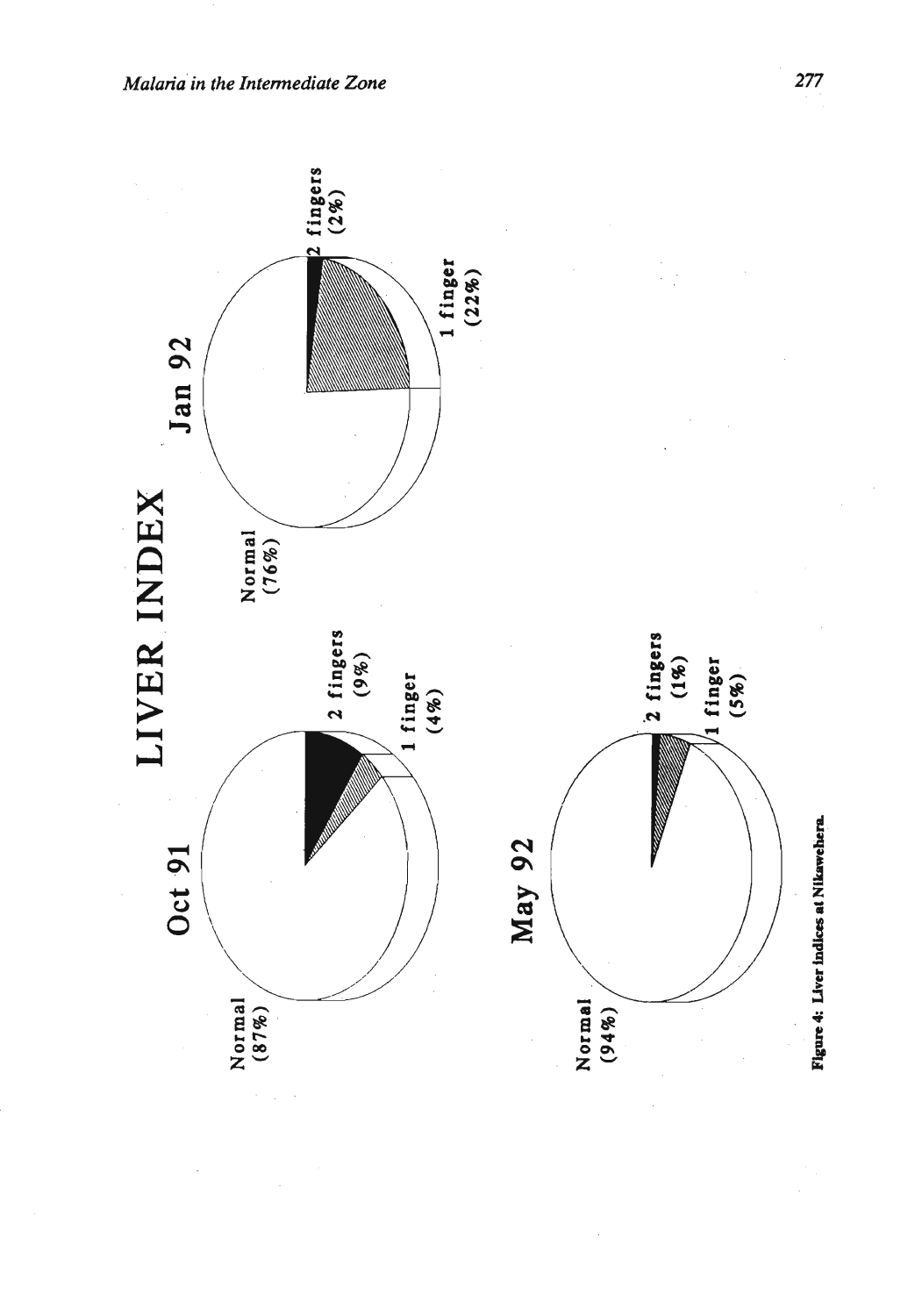#### **DISCUSSION**

Results from the Nikawehera study obtained over the preceding twelve month period (October 90 - September 91), showed that malaria incidence and the clinical indices were related to entomological transmission rates of malaria.<sup>7</sup> They indicated a tendency towards a peak of clinical symptoms and malaria incidence in January 91 at the end of **NE** monsoon transmission season. Antibody levels (submitted) and entomological inoculation rates<sup>7</sup> were also maximal in January 91. In contrast, the present results show that there was a lower malaria incidence in January 92 than in May 92. It can be speculated that this difference may be related to more effective spraying by the Anti-Malaria Campaign during the 91-92 NE monsoon season (compared to the 90-91 season when spraying activities may have been partly disrupted as a result of civil unrest in 89 - 90) and the drought experienced in February - March 92 and followed by heavy rainfall in April - May 92. Malaria incidence among outpatients from Galewela and Dambulla hospitals in the vicinity of Nikawehera showed a smaller increase in December 91 - January 92 compared to December 90 - January 91. AEter a period of low malaria incidence in March - May 92, an increase was again seen in June 92 - July 92 among the outpatients. These results are consistent with the antibody responses observed against *Rvivax* and *Rfalcipamm* circumsporozoite and merozoite surface proteins in the population in Nikawehera, during the same period (mean antibody levels and prevalences showing a peak in January 91 but not in January 92 accompanied by an increase in May 92 - submitted). Lower malaria transmission rates in the 91 - 92 **NE** monsoon season is also suggested by the failure to identify *Plasmodium* infections among the 513 *Anopheles* night biting mosquitoes collected at Nikawehera (submitted).

When compared to the preceeding NE monsoon when the proportions of palpable spleens were 24% in October 90,40% in January 91 and 27% in May 91 respectively and the proportions of anaemic individuals were  $76\%,71\%$  and  $14\%$  in October 90, January 91 and May 91 respectively,<sup>7</sup> the present observations show lower spleen rates and overall fewer anaemic persons. This may partly be due to lower malaria transmission rates in the 91 - 92 NE monsoon season at Nikawehera and partly to our observations that persons in the study group having been educated on malaria for several months, took more rapid treatment after the onset of symptoms of malaria. Apart from signiticantly higher spleen rates in children in October 91 and January 92 and the higher *Rvivax* incidence among children in May 92, our results did not show other evidence for differences in clinical immunity to malaria between 8-16 y olds and adults. This may be partly due to the small sample size in our study, since studies in highly malaria endemic areas of Africa show that there is significantly greater immunity in adults.<sup>8</sup> However, we have observed that the population in Sri Lanka, in contrast to Africa, have more rapid access to medical treatment.<sup>9</sup> We have suggested that this difference may result in a slower rate of acquisition of clinical immunity with age in Sri **Lanka,** which may in turn reduce immunity differences between 8-16 y old children and adults <sup>9</sup>. Younger children (<8y), who may have been significantly more susceptible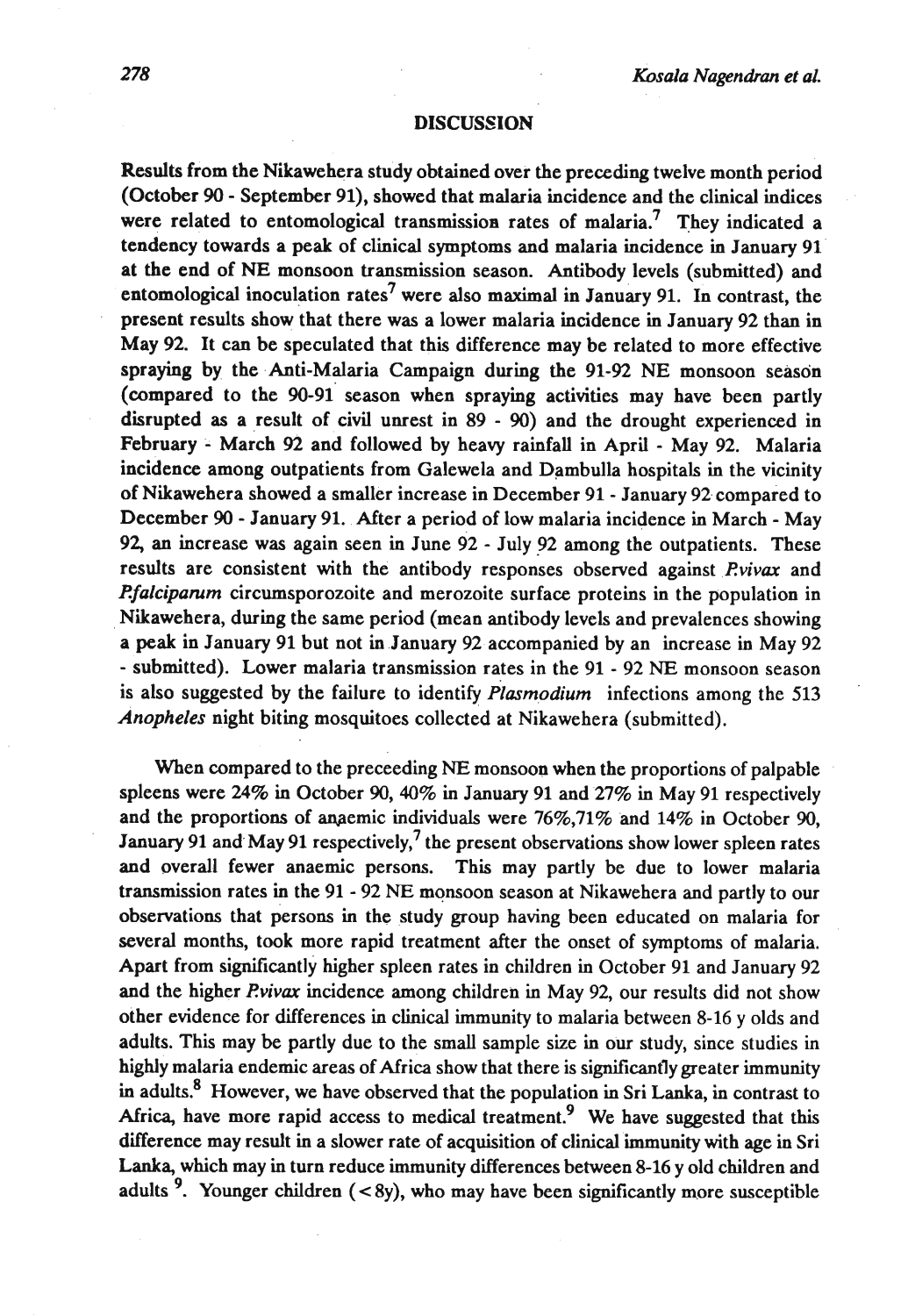than adults to malaria, were not included in the study at Nikawehera fof logistical reasons.

During the 91 - 92 **NE** monsoon season, Nikawehera had characteristics of a location mesoendemic for malaria (spleen and parasite rates typically between 11 - 50%). In contrast, our studies showed that in Weheragala in the dry zone<sup>6</sup> and in Nikawehera during the 90 - 91 **NE** monsoon season? malaria transmission had characteristics of hyperendemicity (spleen rates in children > 50%). The results therefore suggest that malaria transmission in Nikawehera is variable from year to year. This may be due to factors such as rainfall, a better understanding of malaria among the population and the efficacy of spraying insecticides at Nikawehera.

#### Acknowledgement

We thank other members of the Malaria and Vector Biology laboratories for their help during surveys, S. Jayaweera for excellent technical assistance and the IAEA, Vienna for partial financial support (5811 - R1 - RB).

#### **References**

Shakoor K.W.T.M. (1990). Environmental factors determining recurrent malaria epidemics in Sri Lanka. In *Current Status of Malaria Research in Sri Lanka,*  (Ed. R. Ramasamy) pp.85-90. Institute of Fundamental Studies, Kandy, Sri Lanka.

Anti-Malaria Campaign (1980 - 1991). *Administration reports.* Ministry of Health, Colombo.

Ramasamy R. & Ramasamy **M.S.** (1989). Progress towards a molecular vaccine against malaria. *Indian Journal of MalarioIogy* **26:** 3127-148.

Mendis C., Gamage-Mendis A.C., De Zoysa A.P.K., Abhayawardena T.A., Carter R., Herath P.RJ. & Mendis K.N. (1990). Characteristics of malaria transmission in Kataragama, Sri Lanka: a focus for immuno-epidemiological studies. *American Joumal of Tropical Medicine and Hygiene* **42:** 298-308.

Amerasinghe F.P., Amerasinghe P.H., Peiris J.S.M. & Wirtz R.A. (1991). Anopheline ecology and malaria infection during the irrigation development of an area of the Mahaweli project, Sri *Lanka.American Journal of Tropical Medicine and Hygiene 45:* 226-235.

6. Ramasamy R., De Alwis R., Wijesundera D.A. & Ramasamy M.S. (1992). Malaria transmission at a new irrigation project in Sri Lanka: The emergence of *Anopheles annulah* as a major vector.American *Joumal of Tropical Medicine and Hygiene* **47:** 547-553.